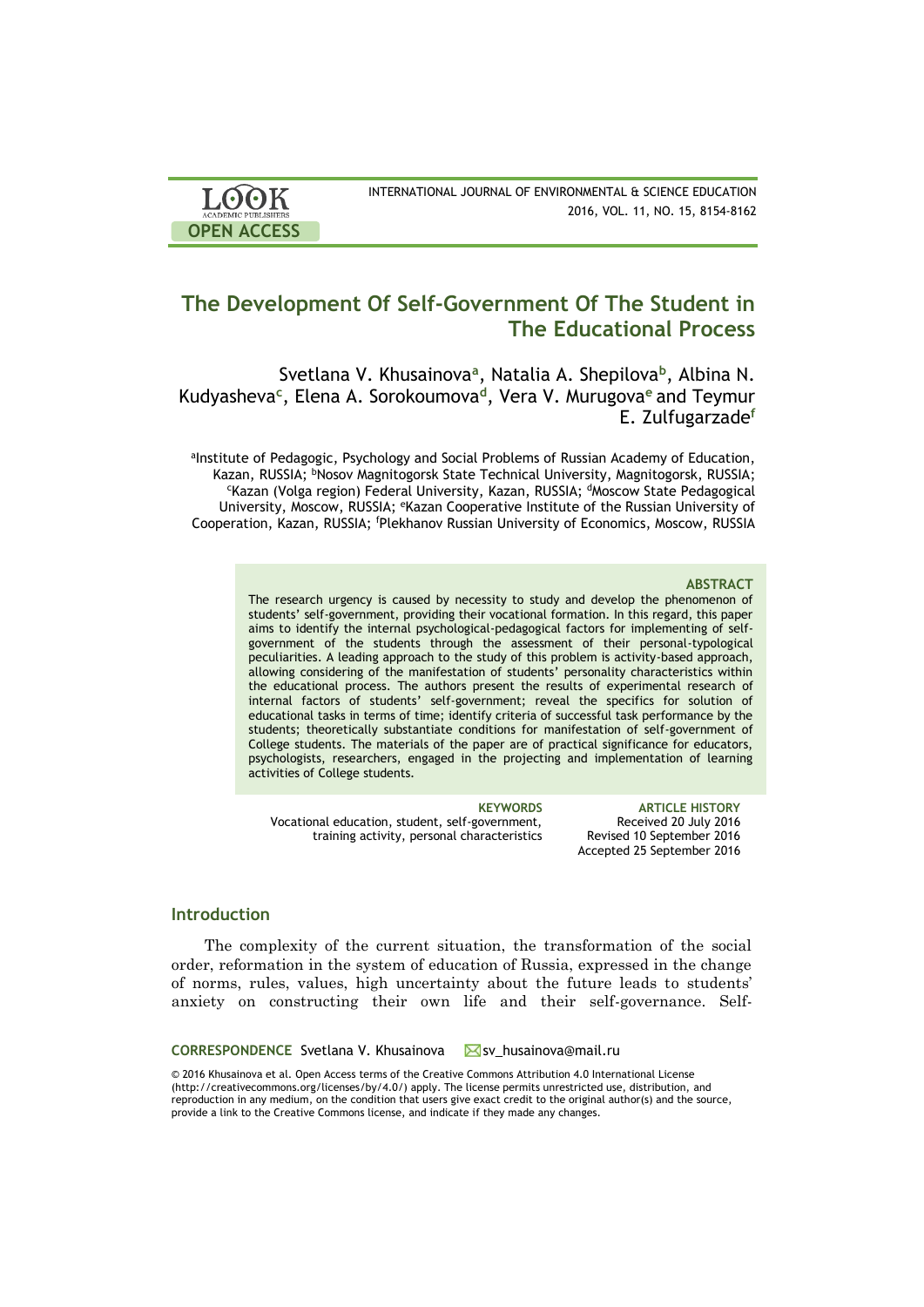government is of special interest in the period of vocational training and formation, a growing of a young man, when the willingness develops to functioning in the adult world and the desire appears to make their own decisions and take responsibility for them. The problem of studying of selfgovernment is urgent today, both as for researchers and so for practitioners working in educational institutions who are interested in students' position and their unique development.

We regard self-government as a socio-psychological characteristic of individual students, identifying the changes, necessary efforts (work) in the course of educational activities with the aim of achieving a qualitatively new learning outcomes (Khusainova & Levina, 2016). The stages of self-government are similar in many ways to the cyclical phases of management – "analysis of contradictions, forecasting, goal setting, planning, decision-making, criteria for evaluation, control, correction"; the essential difference consists in the transition from self-government ( as needs in improvement) to self-regulation (behavior habit and actions)". The problem of development of students' self-government at the University is providing of a focus of the educational process to the factors of self-development: value orientations and motivational attitudes. We agree with the position of V.G. Maralov (2008) who believes that the ideas of selfdevelopment do not contradict, but extend and expand the ideas of personality's development in the educational process; the focus are shifted in favor of "selfconstruction of personality, which needs to create for this conditions by using self-operating mechanism of the individual and expansion of spheres of life activity, while updating not only cognitive motivation, but the motivation of selfdevelopment in all its forms and types".

In recent time the authors studied the elements of the structure of selfgovernment that directly affect human behavior, and the results of his activities (Anokhin, 1978; Bernstein, 1966; Konopkin, 2004; Peisakhov, 1991). In their works the elements of the self-governing structures that have complex interactional nature are identified. Activity is manifested in the form of implementation of some program which is defined by a goal against which its regulation occurs.

The study of the problem of self-government was held in Kazan psychological school by N.M. Peisakhov (2001). G.Sh. Gabdreeva (1991) reveals the features of mental States of the individual, which is capable of selfgovernment. M.N. Shevtsov (2004) held the development of the methodics for "Assessing of the capacity for self-government". We believe that consideration of the manifestations of self-government is possible directly through a property of the individual, as activity anxiety - a feeling of inner tension, aimed to overcome it at the moment. Concerning it we consider the specific organization of student's personality and successful independence in the choice of forms and types of regulatory activity of the entity.

A number of researchers (Meili, 1975; Horney,1997; Prokhorov, 1997; Khusainova, 2003) notes a negative influence of anxiety as personality traits on the components of any level of activity, whether it's communication, behavior or activity. It is noted that there is a relationship between anxiety and motive of avoiding failures in activities. Besides, anxiety is the result of man's awareness of the inadequacy of a subjective model of future activities and the requirements of the situation. Emotional distress in the case of students' learning are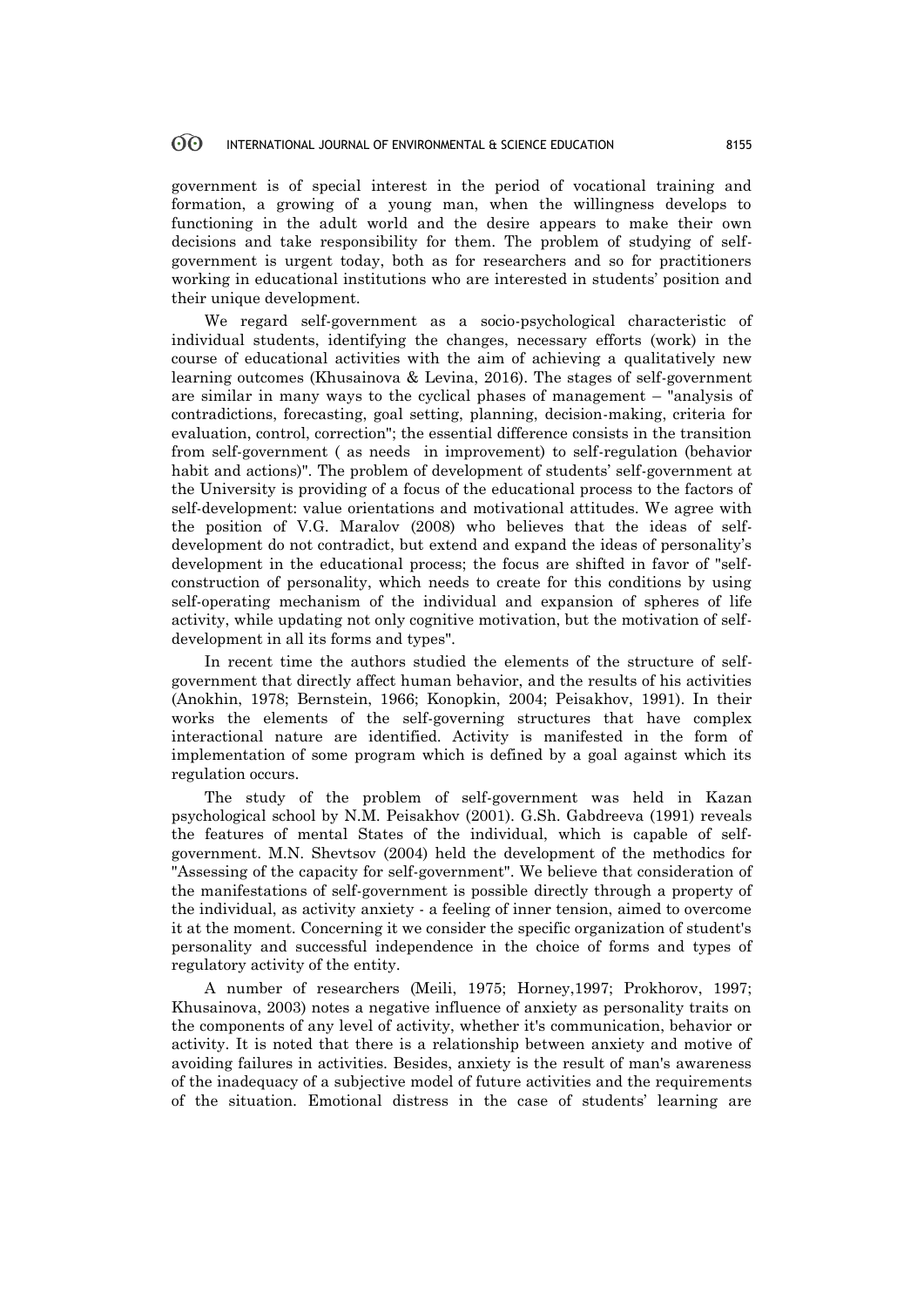characterized by their richness and duration of the flow, because the students face up problems that contain new (innovative for them) activities. The response of students on educational tasks' fulfillment may be a reflection of the level of self-government that defines the educational potential. Study of the potential and levels of students' self-development provide the teachers with conditions for projecting and implementation of educational programs.

## **Materials and methods**

### *Research methods*

During research the following methods were used: laboratory experiment; pedagogic observation; testing; methods of practical psychology: the method of specific situations of the activity (procedure) sphere; projective method "Labyrinths of Heckhausen" (Hekhauzen, 2003); statistical methods for quantitative and qualitative processing of the obtained material: contentanalysis, mathematical-statistical methods.

## *The experimental base of the research*

A pilot study was conducted in SBEI SVE (state budget educational institution of secondary vocational education) "Kazan medical-pharmaceutical College, SBEI SVE "the Kazan medical College". The study sample includes 57 students of the 1st year and 53 students of the 3d courses of the specialty medical business on the base of the 9th grade. The total number of tested - 110.

## *The stages of the research*

A laboratory experiment was conducted using the method of activitysituation and semantic differential to highlight and substantiate the features of the components of self-government of College students. A classical experiment was carried out, as it was said by P. Fress a "provoked", which is referred to as, as it observes the changes of the independent variable without the intervention of the experimenter, and the experiment allows to establish the presence of previously identified binding fact or phenomenon (Meili, 1975).

In the first phase the questionnaire "Performance anxiety" of S.V. Khusainova (2010) was used. The purpose of the survey is to determine the status of the student through the characteristics of the activity-based anxiety. The questionnaire consists of 30 statements to determine the levels (high, medium, low) of the activity-based anxiety on the base of the assessment of the conditions, for example: inner discomfort, tension, laziness, excessive sweating of hands and so on.

In the second stage, the authors used an adapted version of the methodics "Labyrinths of Heckhausen" that provides a comparison of aspirations and achievements of the student in order to represent the dependence of the activitybased anxiety from the level of aspiration and goal setting, self-regulation and time management and discover the ability to coordinate their actions in accordance with the development of system of self-government.

In the third stage an expert assessment was carried out of the external behavior of students and the manifestation of their self-government relatively to the initial values.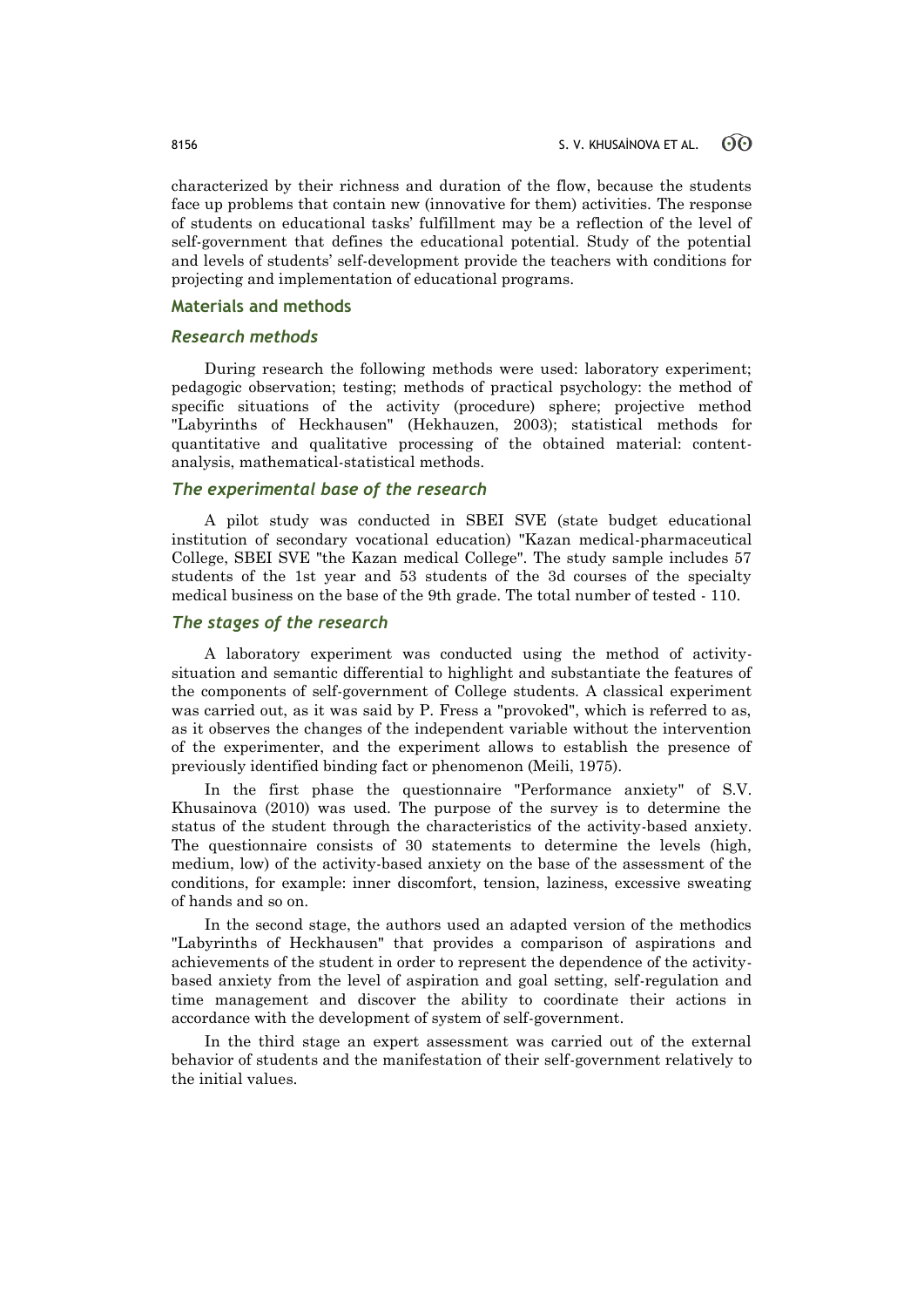Thus, the task was to measure results' performance in specific activity of solving tasks among students with different levels of activity-based anxiety. As independent variable were the conditions of the manifestations of the students' self-government. Dependent variable is dynamics of development of College students' self-government characteristics.

## **Results**

## *Diagnosis of the characteristics of students' self-management through the characteristics of the activity-based anxiety*

Experimental effects in all groups were held at one and the same time - in the morning. All of the students were not tired and were not uploaded with "yesterday" evening classes. Using the questionnaire "Activity-based anxiety" by S.V. Khusainova (2013), it was able to identify groups of students with high, medium and low level of activity-based anxiety regarding new learning activities. Each of them can be revealed in the temporary, emotional, behavioral, somatic and cognitive aspects. Briefly these levels can be summarized as follows:

High level - psychosomatic discomfort; partial disorganization of behavior. Somatic deviations make it difficult to concentrate on activities. The entity postpones the commencement of activities, cannot select the optimal method of its implementation and begins to make a lot of errors.

The average level – psychosomatic, mobilizing. The entity, experiencing the exhilaration and excitement is able to focus on its implementation, resulting in increased efficiency.

Low level– mental level, emotional reaction is positive, the entity refuses to perform activities, or begins to perform it confidently, knowing that he has enough information and experience in a particular activity (see Figure 1)



**Figure 1.** The distribution of students' experimental group according the characteristics of the activity-based anxiety.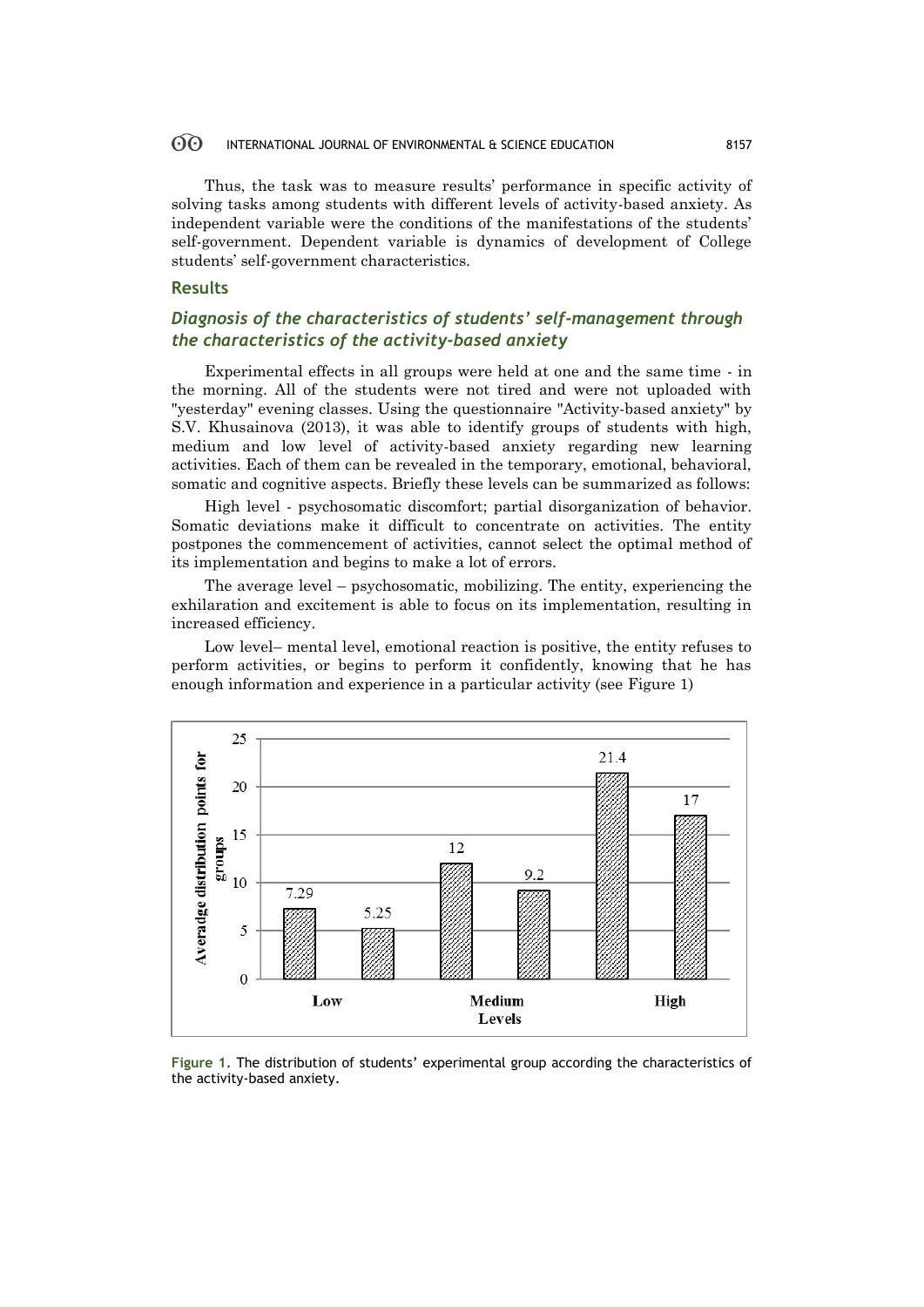## *Diagnosis of students' self-managerial manifestation in the course of experimental tasks*

The projective method "Labyrinths of Heckhausen" was used the passing (following-up) of which was similar to the solution of the problem for thinking or a kind of puzzle. The method is aimed at the identifying of the degree of students' deviation from the educational goals and allows studying pedagogical situations for solving creative problems, to reflect the activity of the learning and development of self-government, to fix these symptoms on an emotional level and in the behavior of College student.

The experimenter takes into account the time index, which is compared with the planned one in each sample while achieving results. The result of a deviation from the goal in average should not exceed 5-6 points. Next, to determine differences in the effectiveness of the results obtained by the method of "Labyrinths" the Sigma scale should be constructed. (figure 2).



**Figure 2.** Sigma scale of distribution of the experimental data. (Here  $\bar{x}$  – the average arithmetic value of the characteristic for the given age-sex group;  $\sigma$  – standard deviation).

When increasing the number of tested the results of a homogeneous group tend to a normal distribution. The distribution of results is close to normal. Table 1 presents a scale of comparative norms of efficiency of learning tasks' solving.

| Table 1. Scale of Comparative Norms. |        |                   |  |
|--------------------------------------|--------|-------------------|--|
| Ratings                              | Points | <b>Borders</b>    |  |
| very high                            |        | Below 14          |  |
| high                                 | 6      | From 14 до 19     |  |
| above the average                    | 5      | From 19 до 21,5   |  |
| medium                               | 4      | From 21,5 до 26,5 |  |
| below the average                    |        | From 26,5 до 31,5 |  |
| low                                  |        | From 31,5 до 34   |  |
| very low                             |        | Higher 34         |  |

**Table 1.** Scale of Comparative Norms.

Analysis of experimental data on the projective method of Heckhausen "Labyrinths" has shown that ten 1st year students (38,5%) showed a more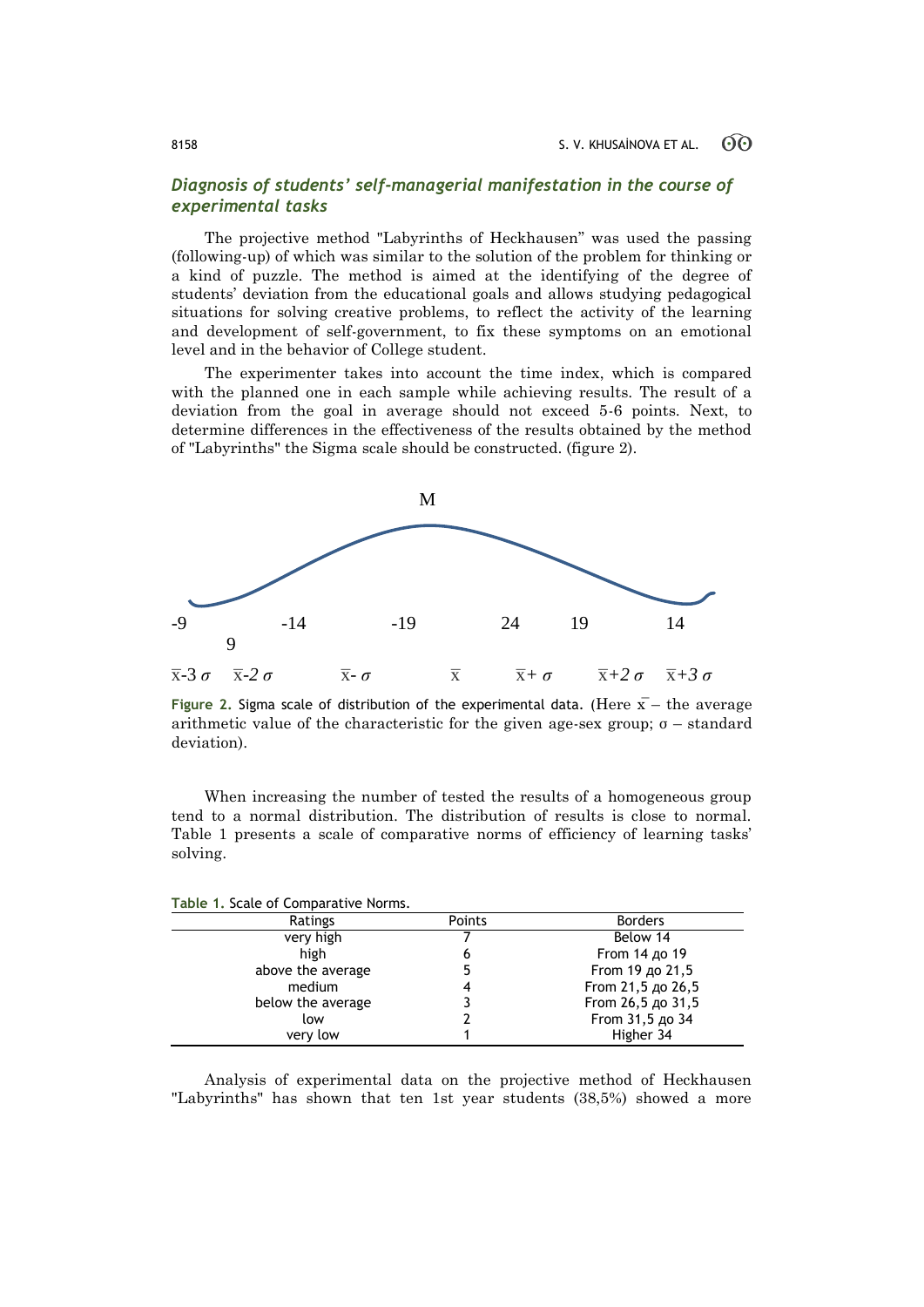successful time of passing the first part of the experiment with 19 seconds according to the norms of the passing show 5 points, i.e. have a rating of above average. After the informing about the normative time they pass the labyrinth for 17 seconds – this is 6 points, and shows the high evaluation of the passage of labyrinths and increase their abilities in the orientation on the normalized result of the social group.

The 3rd year students with low and medium level of activity-based anxiety, 9 people (35,5%), pass labyrinths of the first half of the experiment for 21, 1 second-4 points, which tells about the average rating of the passage. The second part of the experiment students carry out for  $15.3$  s.  $-6$  points, that shows the high assessment of the passage of labyrinths and not only take into account the normalized result of the social group, but also can improve it at the expense of their possibilities to take into account the time of work in a short time.

The combined results demonstrate that students with a high level of activity-based anxiety make more moves and less effectively solve problems, and students with low and medium level of activity-based anxiety in the beginning make a lot of moves, but in the end bring the solution of tasks to the minimum number of moves. Students with middle-and low level of activity-based anxiety are able to accumulate experience in solving problems that is manifested in the reduction of the number of moves, in contrast to students with a high level of activity-based anxiety. The data obtained allow determining of the state (levels) of self-government for each student with the goal to develop and enhance performance of learning and quality of education.

## *Expert assessment of manifestations of students' self-governance within learning tasks*

As experts the teachers, psychologists, medical professionals acted. Their task consisted in the joint estimation of personal characteristics that revealed the state of students' self-management at the beginning, middle and end of the experiment (in progress). It was recorded that:

- in the first year, at the beginning of the experiment, the students "flexibility" is most pronounced ( $av=3,9$ ), providing the adaptation of students to new learning activities, new learning environment;

- in the first year, in the middle of the experiment, the students' confidence (ay.  $= 3.9$ ) and flexibility (ay.  $= 3.9$ ) are mostly expressed, indicating a decrease in fear, stress before a new activity, the manifestations of entity-entity relations in training, willingness to cooperate;

- in the first year, at the end of the experiment, the students "concentration" (av.  $= 3.9$ ), and "creativity" (av.  $= 4$ ) are mostly expressed, demonstrating the concentration of the student on the learning activity and readiness for the manifestation of creative qualities;

- in the third year, at the beginning of the experiment, the students' "determination" was mostly expressed (av.=3,7), enabling them to accept new learning activities as needed, to be ready to tackle new challenges without the fear of them;

- in the third year, in the middle of the experiment, the students' "flexibility" (av. = 4), "autonomy" (av. = 3,6) and "concentration" (av. = 3.3 V) are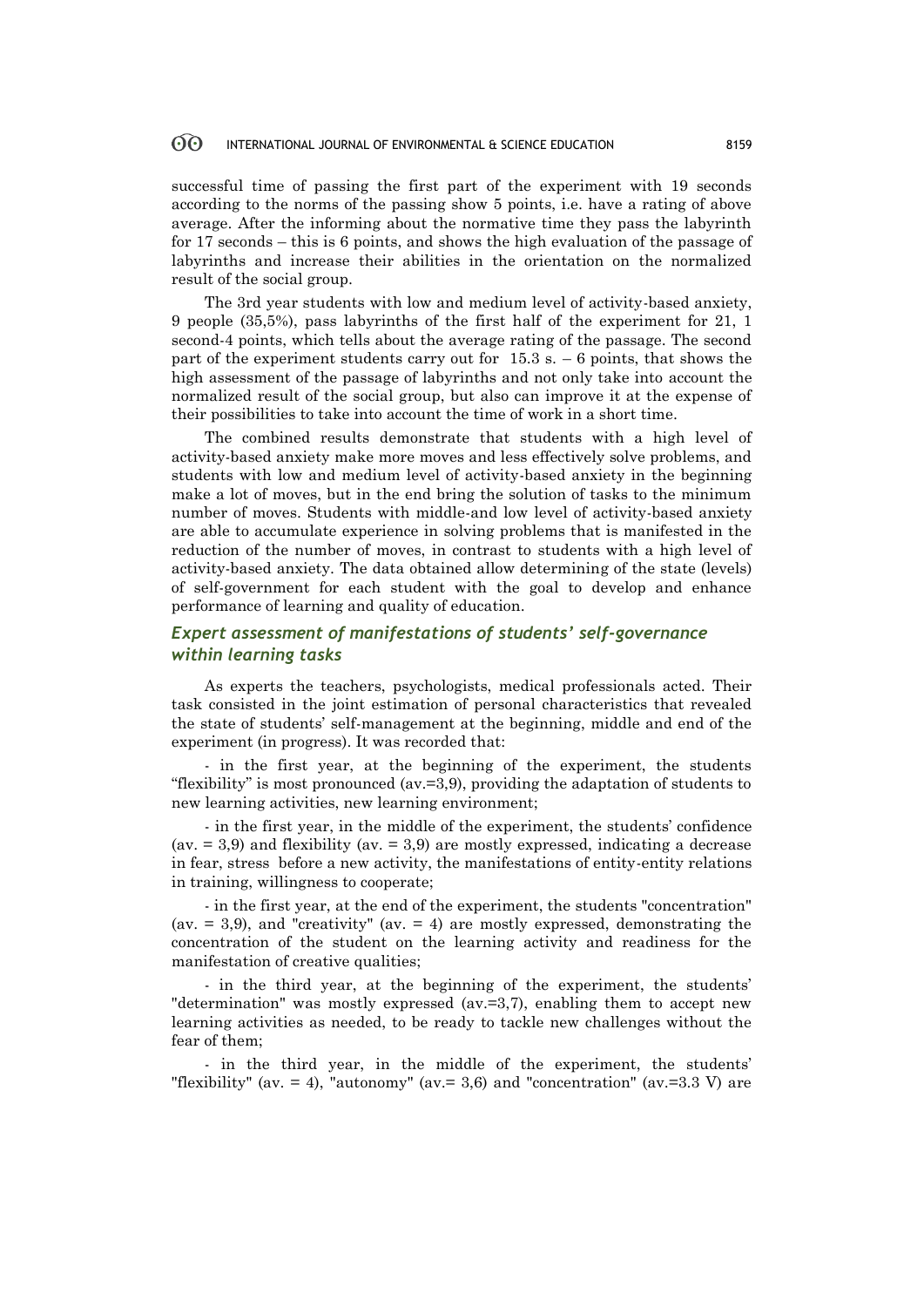mostly expressed, that allows to speak about the presence of autonomy in the adoption of the new, the achievement of educational goals;

- in the third year, at the end of the experiment, the students' "concentration" (av.  $=$  3,2) and creativity (av.  $=$  3,2) are mostly expressed, which provide the potential for their future vocational activity, readiness to independently solve non-standard tasks.

By the method of expert evaluation, semantic differential it is confirmed that the components of self-government obtained ("flexibility", "autonomy", "focus", "determination", "creativity") of the College students are manifested in situations of direct educational activities in solving difficult problems in the organized conditions of the laboratory experiment. To determine the consistency of expert estimates, the coefficient of concordance of Kendal was applied, which is equal to  $0,31261$  when R=0,42.(tends to one). Average rank =  $0.0254$ .

Based on the results of the ascertaining experiment and interpretation of the results obtained it can be concluded that students with low and middle level of activity-based anxiety, while in terms of normalization, in a situation of frustration, show more effective results and leave less time to pass the labyrinths. Also, if to watch the video, these students are more interested in the result when working with labyrinths and experience satisfaction in obtaining good results. Students with low and middle level of activity-based anxiety are able to accumulate experience in solving problems that is manifested in the reduction of the number of moves, in contrast to students with a high level of activity-based anxiety.

So, in the course of the experiment it is found that the students of the first and third course are able to define their wishes and goals related to future vocational activity and life activity in general. This can characterize the manifestation of self-government, which provides for the formation of a competitive graduate with the necessary personal and vocational qualities, along with the knowledge and competences in professional sphere, enabling them more successfully to adapt to the changing socio-economic conditions. This proves the necessity of creation of psycho-pedagogical conditions in educational activities for development of students' self-management.

## **Discussion and Conclusion**

Thus, performance of activity-based anxiety, understood as a personality's feature and reflecting its level characteristics allows showing a students' conscious self-management of transformational activity in accordance with knowledge about their own capabilities and requirements of real-life situations. This property manifests itself in entity's cognitive, volitional, behavioral spheres according to the abilities and requirements of the situation (Rozhkov & Bayborodova, 2000). It should be noted that there is a discrepancy between the needs of the individual in a variety of life activity and the real educational practice, effectively restricting the activities of the student and, as a rule, focused only on the solution of standard tasks.

The formation of the criteria of students' self-government largely determines his success in various fields of his activity, as it allows him to show independence as an entity of any activity (Khusainova, 2016). The more complex and creative the activity is, the greater the role of self-government in the process of socio-psychological adaptation throughout life. The self-government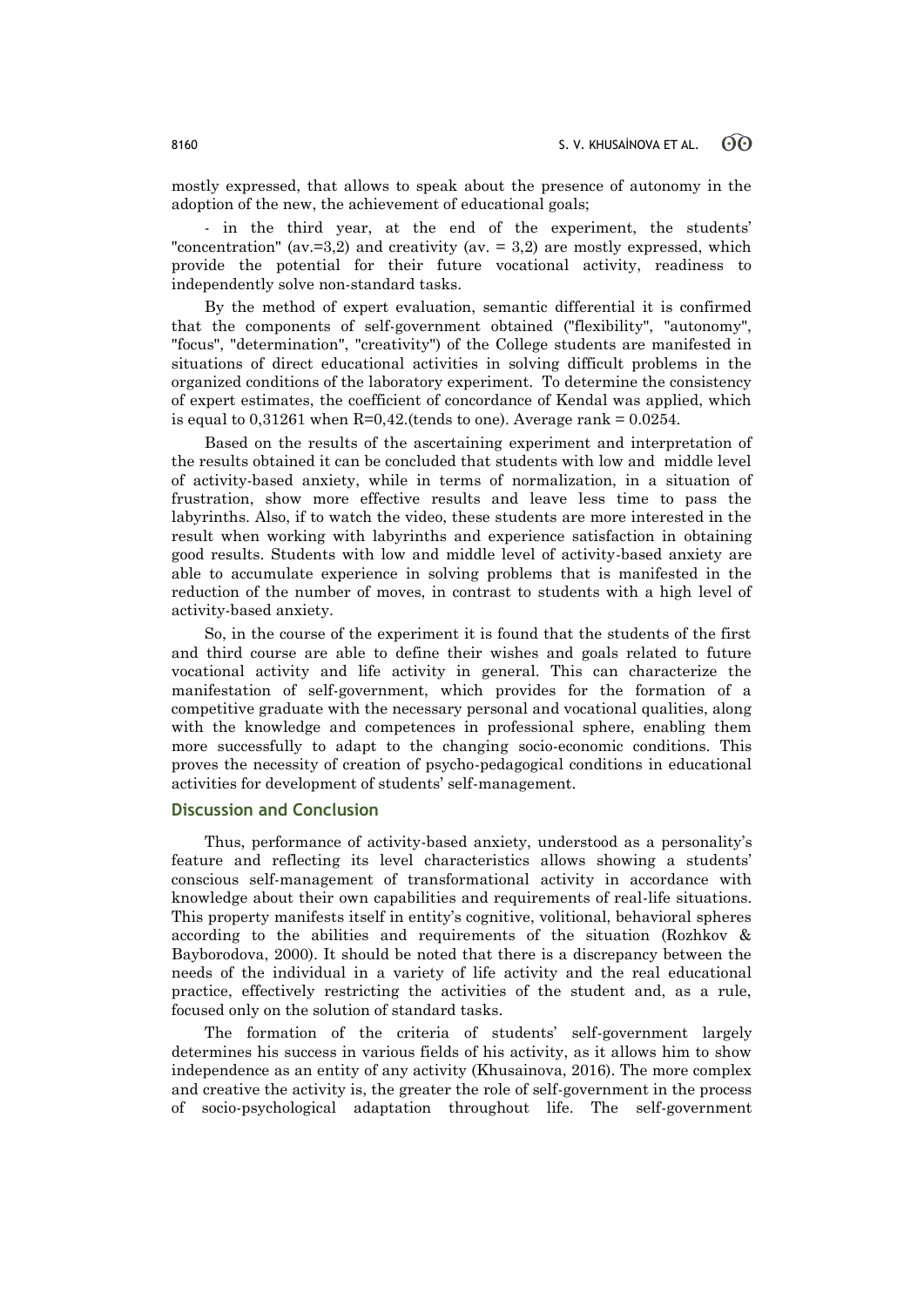contributes to the harmonization of personality, its adequate behavior in society and vocational development.

College students' self-government in term of their life activity ensures the development of their autonomy's development in making and implementing decisions to achieve publically significant objectives (Rozhkov & Baiborodova, 2000) and may contribute to the solution of problems of formation and development of social activity of a person, formation of the future professional. Significant potential in the development of social activity belongs to a College, assuming the training's profile and its practical orientation that necessitates high self-organization, responsibility and activity of students.

The hypothesis of the study is confirmed: the development of selfgovernment of College students will be effective, if self-government: is based on modern psychological and pedagogical approaches to its organization, content and technologies; is determined as a necessary component of teaching and educational work of teachers and psychologists of the educational organization; includes a variety of forms, methods and technologies of training and education; is provided by a complex of psycho-pedagogical support of the educational activities.

The mechanism of development of the self-management is the conscious transformation of "the object into the subject" or "object into entity". And the base of it is a mechanism of identification (correlation of the entity with the subject and their relating of the subject with the entity or coupling them to each other). So can be taken as a basis the mechanism of "interiorization" – "exteriorization" according to L.S. Vygotsky – the transition of external actions into internal plan, and then the translation of internal projects into external actions, especially productive ones (Rubinstein, 1940). The recognition of the objective value and subjective meaning what is made by the man, and then what will be made by the man and how he will be satisfied by the made. In the end, the person realizes his personal satisfaction from the done and begins to realize that he knows his own level of achievement and this helps him to overcome the internal resistance to the implementation of activities.

It is established that the development of College students' self-government will be successful if its development is purposefully organized by teachers in educational and extracurricular activities through a set of learning tasks with significant (for students) novelty items and short run time. While reducing the level of students' activity-based anxiety the inner confidence and readiness for training activity appears.

We believe that it is necessary to continue research on development of the teaching methods for the development of self-government of College students within the academic disciplines.

### **Disclosure statement**

No potential conflict of interest was reported by the authors.

## **Notes on contributors**

**Svetlana V. Khusainova** – is PhD, Associate Professor, Senior Researcher, Institute of Pedagogy, Psychology and Social Problems of Russian Academy of Education, Kazan, Russia.